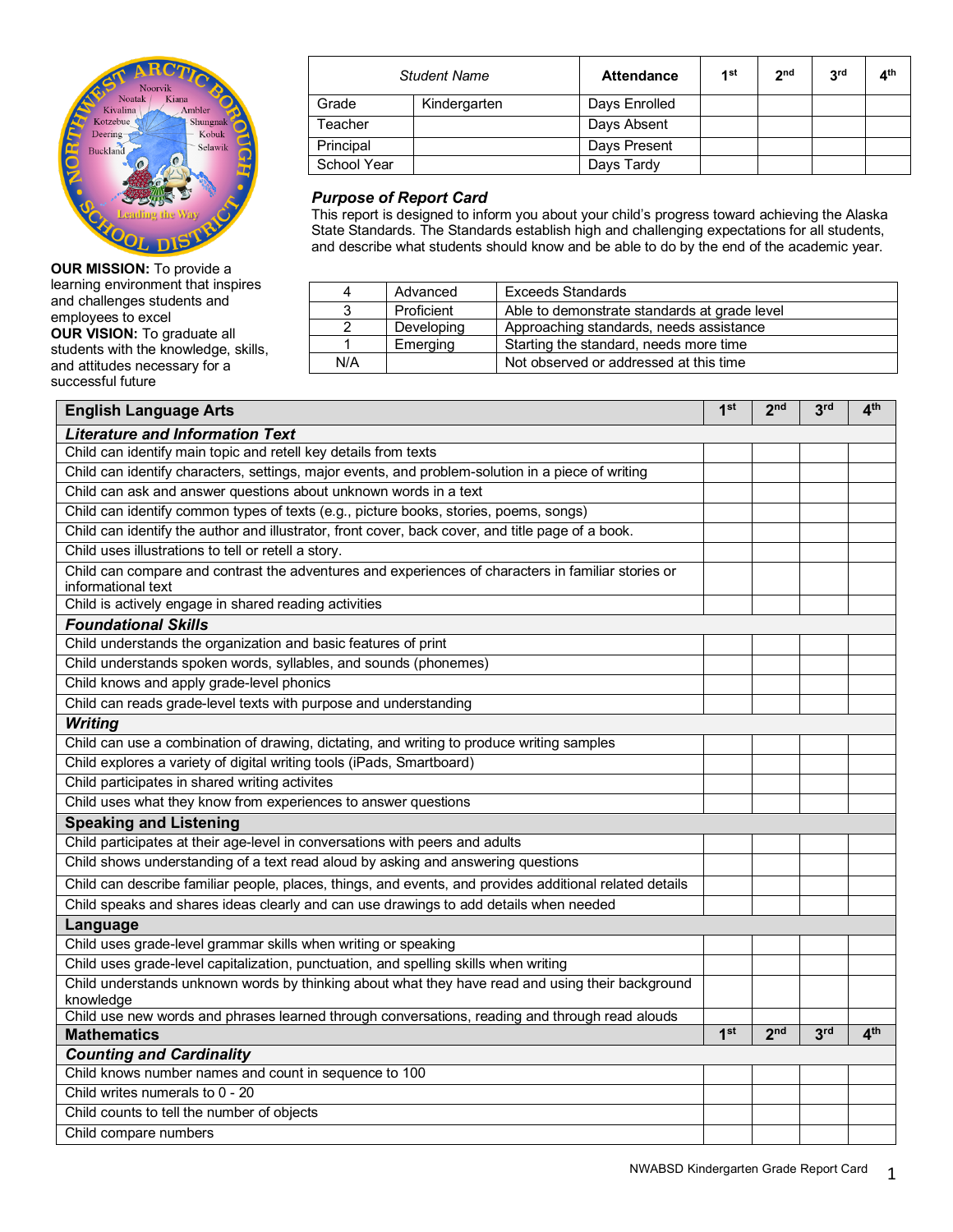| <b>Operations and Algebraic Thinking</b>                                                      | 1 <sup>st</sup> | 2 <sub>nd</sub> | 3 <sup>rd</sup> | $\mathbf{A}^{\text{th}}$ |
|-----------------------------------------------------------------------------------------------|-----------------|-----------------|-----------------|--------------------------|
| Child can represent addition and subtraction with objects, fingers, mental images, drawings,  |                 |                 |                 |                          |
| sounds (e.g., claps) acting out situations, verbal explanations, expressions, or equations.   |                 |                 |                 |                          |
| Child can add or subtract whole numbers to 10 by using objects or drawings to solve word      |                 |                 |                 |                          |
| problems                                                                                      |                 |                 |                 |                          |
| Child can take apart numbers into multiple groups or pairs.                                   |                 |                 |                 |                          |
| For example, $5 = 2 + 3$ and $5 = 4 + 1$ .                                                    |                 |                 |                 |                          |
| Child can find the missing number to make a group of 10                                       |                 |                 |                 |                          |
| For example $4 + ? = 10$                                                                      |                 |                 |                 |                          |
| Child can fluently add and subtract numbers up to 5.                                          |                 |                 |                 |                          |
| Child can identify and continue patterns                                                      |                 |                 |                 |                          |
| <b>Number and Operations in Base Ten</b>                                                      |                 |                 |                 |                          |
| Child can work with numbers 11-19 to gain understanding of place value.                       |                 |                 |                 |                          |
| <b>Measurement and Data</b>                                                                   |                 |                 |                 |                          |
| Child can identify correct measuring tool for object                                          |                 |                 |                 |                          |
| Example ruler for length                                                                      |                 |                 |                 |                          |
| Child can compare measurable objects                                                          |                 |                 |                 |                          |
| Example more/less, taller/shorter                                                             |                 |                 |                 |                          |
| Child can classify objects and count the number of objects in each category.                  |                 |                 |                 |                          |
| Child can name in sequence the days of the week.                                              |                 |                 |                 |                          |
| Child can tell time to the hour using both analog and digital clocks.                         |                 |                 |                 |                          |
| Child can identify coins by name.                                                             |                 |                 |                 |                          |
| Geometry                                                                                      |                 |                 |                 |                          |
| Child can describe objects using the names of shapes and describe their relative positions    |                 |                 |                 |                          |
| (e.g., above, below, beside, in front of, behind, next to)                                    |                 |                 |                 |                          |
| Child can name shapes regardless of their position or overall size                            |                 |                 |                 |                          |
| Child can identify and compare shapes as two-dimensional (flat) or three-dimensional (solid). |                 |                 |                 |                          |
| Child uses simple shapes to create other shapes and creates shapes by drawing                 |                 |                 |                 |                          |

| <b>Integrated Subject Areas</b>                                | 1 <sup>st</sup> | 2 <sub>nd</sub> | 3 <sup>rd</sup> | 4 <sup>th</sup> |
|----------------------------------------------------------------|-----------------|-----------------|-----------------|-----------------|
| Science                                                        |                 |                 |                 |                 |
| <b>Social Studies</b>                                          |                 |                 |                 |                 |
| Digital Citizenship/Technology                                 |                 |                 |                 |                 |
| Art                                                            |                 |                 |                 |                 |
| Music                                                          |                 |                 |                 |                 |
| <b>Physical Education</b>                                      |                 |                 |                 |                 |
| <b>Inupiat Cultural Development</b>                            | 1 <sup>st</sup> | 2 <sub>nd</sub> | 3 <sup>rd</sup> | 4 <sup>th</sup> |
| Child participates in bilingual instruction                    |                 |                 |                 |                 |
| Child participates in cultural instruction                     |                 |                 |                 |                 |
| Child understands and can recite the Inupiaq Alphabet/Atchagat |                 |                 |                 |                 |
| Child can count in Inupiag                                     |                 |                 |                 |                 |
| Child can respond to and answer using common Inupiag phrases   |                 |                 |                 |                 |

|   |              | <b>Personal and Social Development</b>                     | 1st | 2 <sub>nd</sub> | 3 <sup>rd</sup> | $4^{\text{th}}$ |
|---|--------------|------------------------------------------------------------|-----|-----------------|-----------------|-----------------|
|   |              | Follows classroom and school rules and routines            |     |                 |                 |                 |
| 4 | Exceptional  | Uses language respectfully                                 |     |                 |                 |                 |
| 3 | Consistently | Can work or play collaboratively with peers                |     |                 |                 |                 |
| っ | Sometimes    | Can attentively listen in a whole group setting            |     |                 |                 |                 |
|   | Rarely       | Demonstrates effort when completing independent activities |     |                 |                 |                 |
|   |              | Demonstrates self-control                                  |     |                 |                 |                 |
|   |              | Is kind to others                                          |     |                 |                 |                 |
|   |              | Takes reasonability for materials and belongings           |     |                 |                 |                 |
|   |              | Demonstrates problem solving skills                        |     |                 |                 |                 |